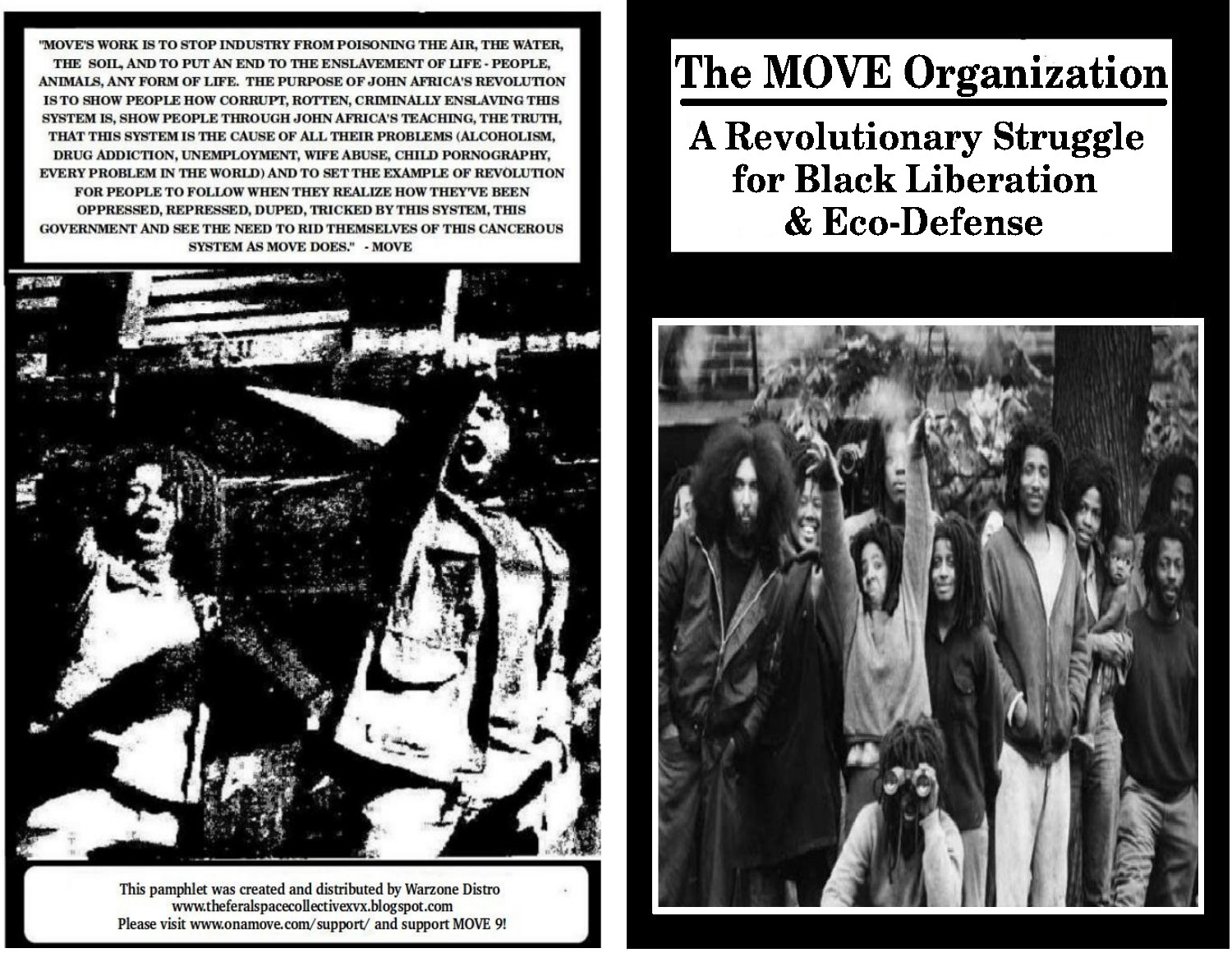*The MOVE Organization was a radical movement that surfaced in Philadelphia during the early 1970's. Characterized by dreadlock hair, the adopted surname "Africa", a principled unity, back-to-nature green politics and an uncompromising commitment to freedom and equality, members practiced the teachings of MOVE founder JOHN AFRICA.*

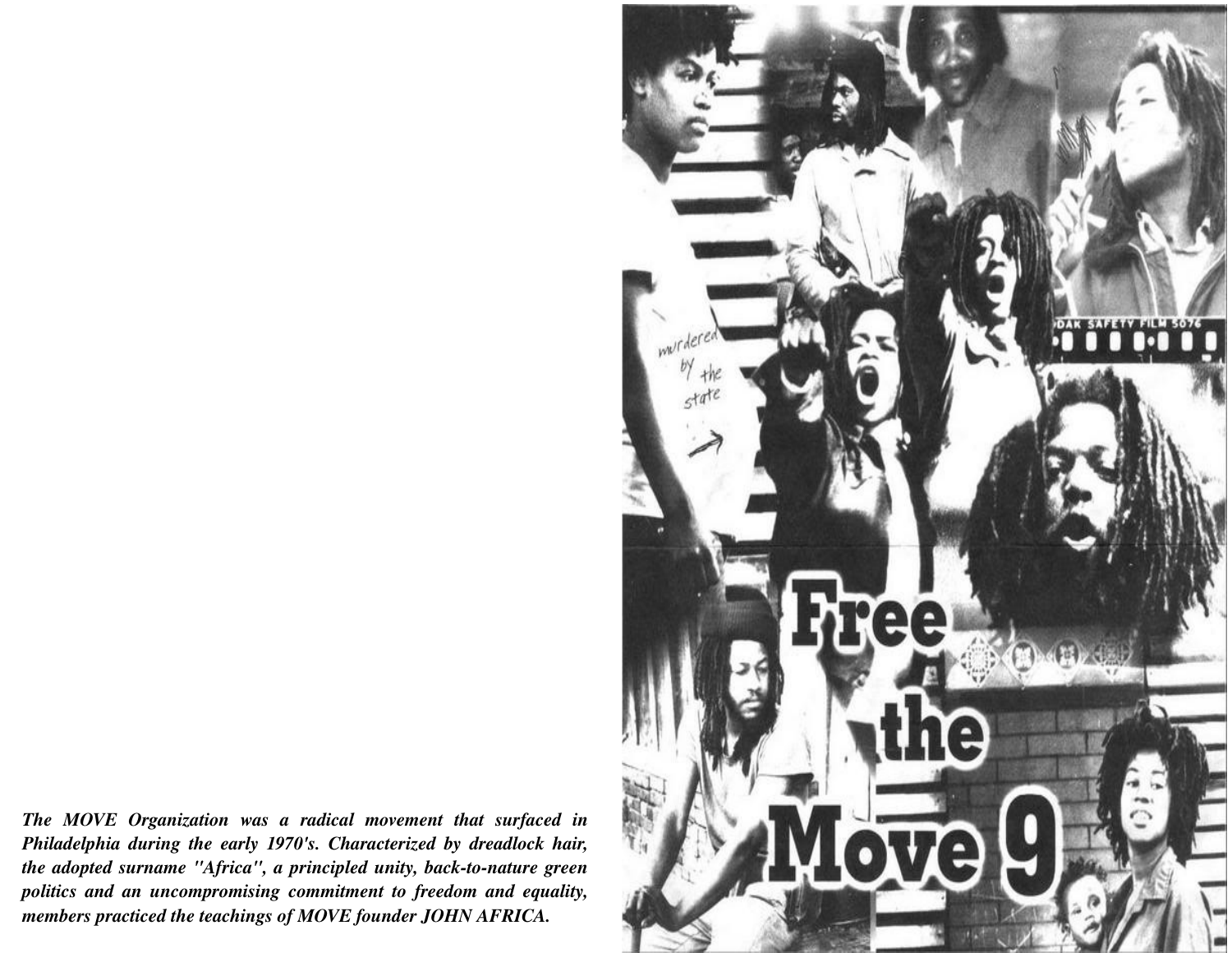#### News and current forms of activism

In 1998, at age 47, Merle Africa died in prison. In 2015, at age 59, Phil Africa died in prison.The remaining 7 are Chuck Africa, Michael Africa, Debbie Africa, Janet Africa, Janine Africa, Delbert Africa, and Eddie Africa.

Ramona Africa acts as a spokesperson for the group and has given numerous talks at leftist events throughout the US and in other countries. Mumia Abu-Jamal, convicted of the 1981 murder of police officer Daniel Faulkner, was closely involved with MOVE. MOVE continues to advocate for Abu-Jamal's release as well as that of imprisoned MOVE members, whom the group regard as political prisoners.

MOVE maintains a website encouraging visitors to support imprisoned MOVE members. On the 25th anniversary of the 1985 bombing, the *Philadelphia Inquirer* created a detailed multimedia site containing retrospective articles, archived articles, videos, interviews, photos, and a timeline of the events. *http://onamove.com/support/*



## Community Involvement

During the early 1970's MOVE was based in the Powelton Village section of West Philadelphia. Members valued the personal discipline and physical strength derived from hard manual labor, and maintained a hefty work schedule of daily activities such as exercising, scrubbing floors, running dogs, chopping firewood, shoveling snow, sweeping the street, etc. Demonstrating their reverence for all forms of life, MOVE looked after neighbors' pets, helped homeless people find places to live, assisted the elderly with home repairs, intervened in violence between local gangs and college fraternities, and helped incarcerated offenders meet parole requirements through a rehabilitation program.

After adopting MOVE's way of natural living, many individuals overcame past problems of drug addiction, physical disabilities, infertility and alcoholism. MOVE purchased a large Victorian house at 309 North 33rd Street, which became their headquarters. One of MOVE's fundraising activities was a very popular car wash at this location. At regular study sessions for people interested in the teachings of JOHN AFRICA, MOVE welcomed dissenting views as an opportunity to showcase their belief and sharpen their oratorical skills, which they knew would be tested in their revolutionary struggle.

"IT IS THE POSITION OF MOVE TO CONFRONT ANY SPEAKER, SO-CALLED INFORMED PERSONALITIES, ALLEGED LEADERS WHO SAY THEY HAVE ANSWERS TO THE VERY SERIOUS PROBLEMS OF PEOPLE, AND DEMAND THAT THEY SUBSTANTIATE, QUALIFY WHAT THEY ARE SAYING OR STOP MISLEADING PEOPLE. INFORMATION IS IN THE ABILITY TO INFORM. AND WHEN YOU HAVE NO INFORMATION TO GIVE, YOU CAN ONLY MISINFORM. THIS IS THE STATED POLICY OF MOVE, TO STAMP OUT MISINFORMATION, FOR WHEN YOU DO NOT HAVE A SOLUTION, ALL YOU CAN OFFER IS THE PROBLEM." -MOVE

## Public appearances and media coverage

MOVE began attending public appearances of such noted personalities as Jane Fonda, Dick Gregory, Alan Watts, Roy Wilkins, Julian Bond, Richie Havens, Walter Mondale, Buckminster Fuller, Maharishi Mahesh Yogi, Caesar Chavez, and Russel Means. When questions were taken from the audience, MOVE challenged the speakers. Many were receptive, some were hostile, but none could refute JOHN AFRICA's wisdom.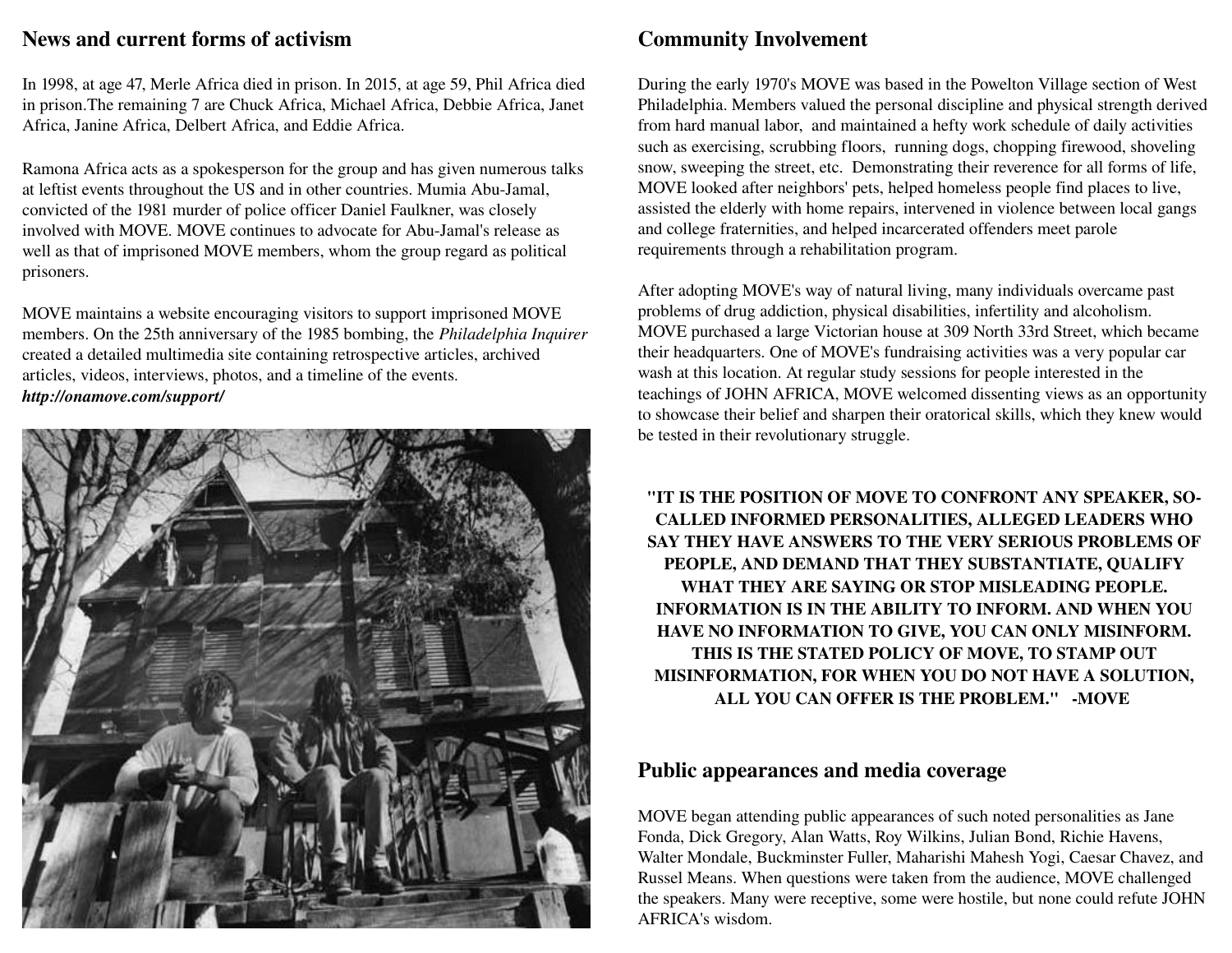To expose injustice, oppression and disrespect for Life, MOVE used strategized profanity and non-violent protest in demonstrations at zoos, pet shops, political rallies, public forums and media offices. By 1974, MOVE was appearing in public with increasing frequency protesting the abuse of Life in any form.

#### "IF OUR PROFANITY OFFENDS YOU, LOOK AROUND YOU AND SEE HOW DESTRUCTIVELY SOCIETY IS PROFANING ITSELF. IT IS THE RAPE OF THE LAND, THE POLLUTION OF THE ENVIRONMENT, THE BETRAYAL AND SUFFERING OF THE MASSES BY CORRUPT GOVERNMENT THAT IS THE REAL OBSCENITY." - MOVE

The mainstream media began a long history of inaccurate, distorted and misdirected coverage. MOVE's unique appearance, alarming profanity and unconventional behavior got prominent attention, but their penetrating analysis and proposed solutions were largely ignored as were their extensive community assistance efforts. While those who actually met MOVE members could see their remarkable strength and health, dehumanizing news accounts perpetuated the falsehood that members never bathed and were unhealthy.

Protests of unfair coverage by the Black-owned *Philadelphia Tribune* were resolved when the editor agreed to run a column entitled, "ON THE MOVE." Coordinated by JOHN AFRICA to be written by MOVE members, the feature ran for about a year, starting in June of 1975.

## Frank Rizzo and the Police

Throughout the 1970's, Frank Rizzo was the premier figure in Philadelphia government. He started as a street cop and rose through the ranks, eventually serving as Police Commissioner from 1967-71.

During this time, he gained notoriety for his "tough-guy" law enforcement tactics and racist attitude. In Philadelphia's Black ghettos, Rizzo's predominantly white police force was resented, feared and hated.

Capitalizing on his name recognition and tough on crime image, Rizzo mobilized sufficient voters to be elected mayor of the city for two terms from 1972 until 1980. Having built his career on opposing Black efforts to challenge the status quo, he ran the city with a prominent and heavy-handed police force that had a national reputation for brutality.

a target for death by the police department. The MOVE Commission issued its report on March 6, 1986. The report denounced the actions of the city government, stating that "Dropping a bomb on an occupied row house was unconscionable. Following the release of the report, mayor Goode made a formal public apology. No one from the city government was charged criminally but the only surviving MOVE member, Ramona Africa, was charged and incarcerated on riot and conspiracy charges.

In 1996 a federal jury ordered the city to pay a US\$1.5 million civil suit judgement to survivor Ramona Africa and relatives of two people killed in the bombing. The jury had found that the city used excessive force and violated the members' constitutional protections against unreasonable search and seizure. Philadelphia was given the sobriquet "The City that Bombed Itself."

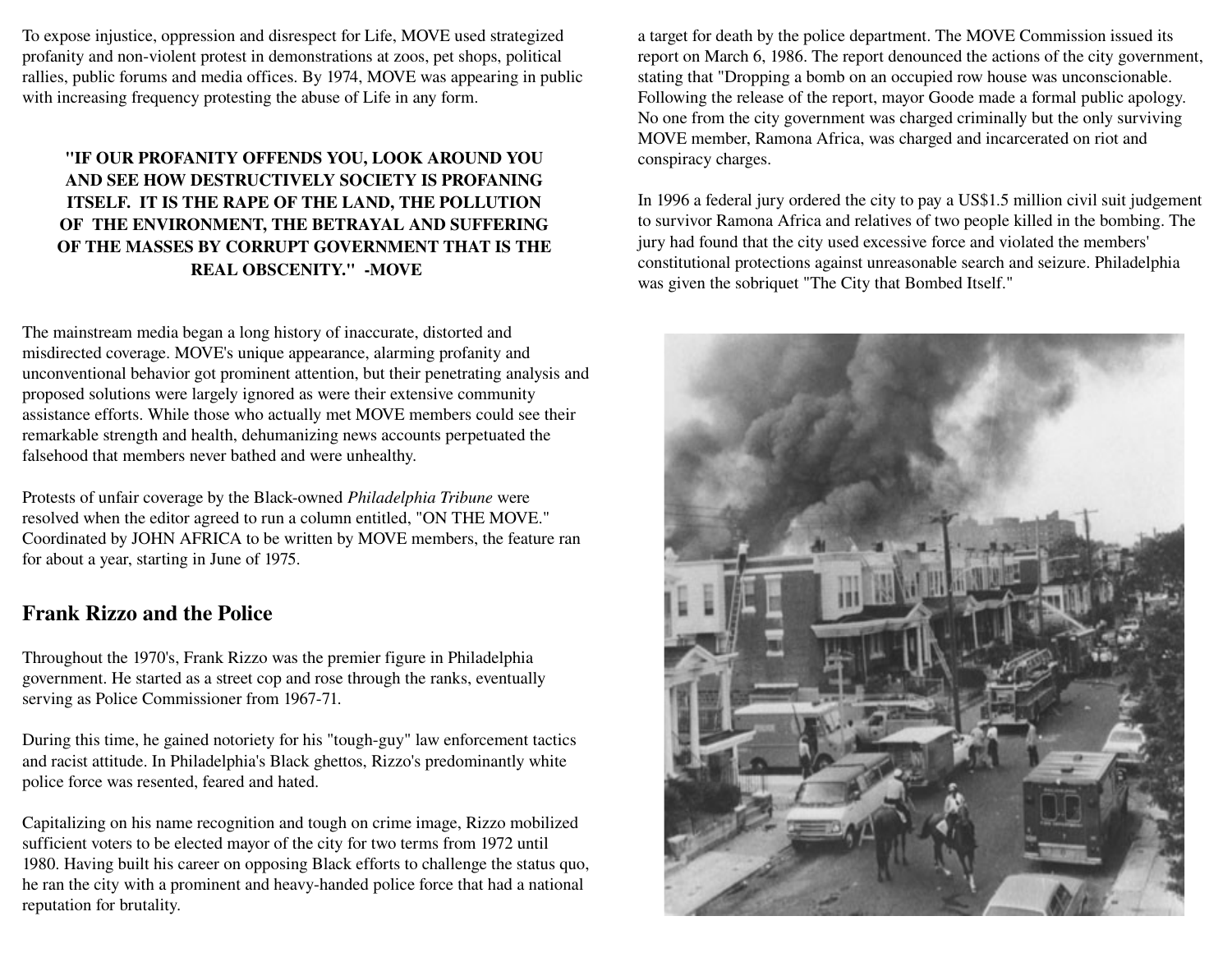#### Philadelphia police bomb MOVE home

In 1981 MOVE relocated to a row house at 6221 Osage Avenue in the Cobbs Creek area of West Philadelphia. After the move, neighbors complained for years that MOVE members were broadcasting political messages by bullhorn. However, the bullhorn was broken and inoperable for the three weeks prior to the bombing of the row house.

The police obtained arrest warrants charging four occupants with crimes including parole violations, contempt of court, illegal possession of firearms, and making terrorist threats. Mayor W. Wilson Goode and police commissioner Gregore J. Sambor classified MOVE as a terrorist organization. On May 13, 1985, the police, along with city manager Leo Brooks, arrived in force and attempted to clear the building and execute the arrest warrants.

This led to an armed standoff with police, who lobbed tear gas canisters at the building. The police said that MOVE members fired at them; a gunfight with semi-automatic and automatic firearms ensued. Commissioner Sambor then ordered that the compound be bombed. From a Pennsylvania State Police helicopter, Philadelphia Police Department Lt. Frank Powell proceeded to drop two one-pound bombs (which the police referred to as "entry devices" made of FBI-supplied water gel explosive, a dynamite substitute, targeting a fortified, bunker-likecubicle on the roof of the house.

The resulting explosions ignited a fire that eventually destroyed approximately 65 nearby houses. The firefighters, who had earlier deluge-hosed the MOVE members in a failed attempt to evict them from the building, stood by as the fire caused by the bomb engulfed the first house and spread to others, having been given orders to let the fire burn. Despite the earlier drenching of the building by firefighters, officials said that they feared that MOVE would shoot at the firefighters.Eleven people (John Africa, five other adults and five children aged 7 to 13) died in the resulting fire and more than 250 people were left homeless. Ramona Africa, one of the two survivors, stated that police fired at those trying to escape.

Mayor Goode soon appointed an investigative commission called the PSIC (aka MOVE Commission), chaired by William H. Brown, III. Police commissioner Sambor resigned in November 1985, reporting that he felt that he was being made a "surrogate" by Goode. Goode, on the other hand, feared the Philadelphia Police Department as he had received intelligence indicating that he had been marked as

Philadelphia's overblown and unrestrained police department was a prime example of the type of injustice the system precipitated, so it was inevitable that MOVE would start to speak out against them. As with other issues, this was done using peaceful demonstrations. When MOVE successfully focused attention on police abuse, many community groups across the city sought MOVE's assistance with similar demonstrations in their own neighborhoods. As a result of this activism, the police began a concerted campaign of harassment against MOVE, breaking up demonstrations by arresting MOVE members on disorderly conduct charges or violations of whatever local ordinance could be made to apply.

The fact that MOVE's headquarters was located in an area of real estate speculation on the border of a university campus brought further legal entanglement. Beginning in 1975, the complaints of some neighboring property owners led to involvement of the Department of Licenses and Inspections and ultimately a civil suit by the city against MOVE. On November 18, Judge G. Fred DiBona, one of Rizzo's associates, ruled that city inspectors with the assistance of the police, could enter MOVE's house to inspect it, but the case dragged on through numerous continuances and an appeal by MOVE to the Pennsylvania Supreme Court.

#### Police Brutality

MOVE never let the threat of being taken to jail interfere with planned demonstrations. Only a pre-selected group, which excluded pregnant women and breast-feeding mothers, would plan to get arrested if the cops started trouble. Yet events soon proved that police harassment was not limited to demonstrations alone.

Late in the evening of May 9, 1974, two pregnant MOVE women, Janet and Leesing Africa, were taking a short walk to the corner store to get something to eat. They were stopped and questioned by police officers who became abusive and slammed Janet stomach-first against a police car. The two were subjected to a very rough handling and jailed overnight without food or water. Both women lost their babies due to miscarriages. MOVE immediately began demonstrating at the 18th District police station where the incident occurred.

By 1975, clashes between MOVE and the police reached increasingly brutal proportions, though the city denied it's role in any abusive handling. Members at demonstrations were getting beaten bloody on a regular basis, yet MOVE's deep commitment only led to more determined protests. On April 29, 1975 a MOVE demonstration against ill-treatment of jailed members at the police administration building led to several arrests. Alberta Africa, who was pregnant, was dragged from